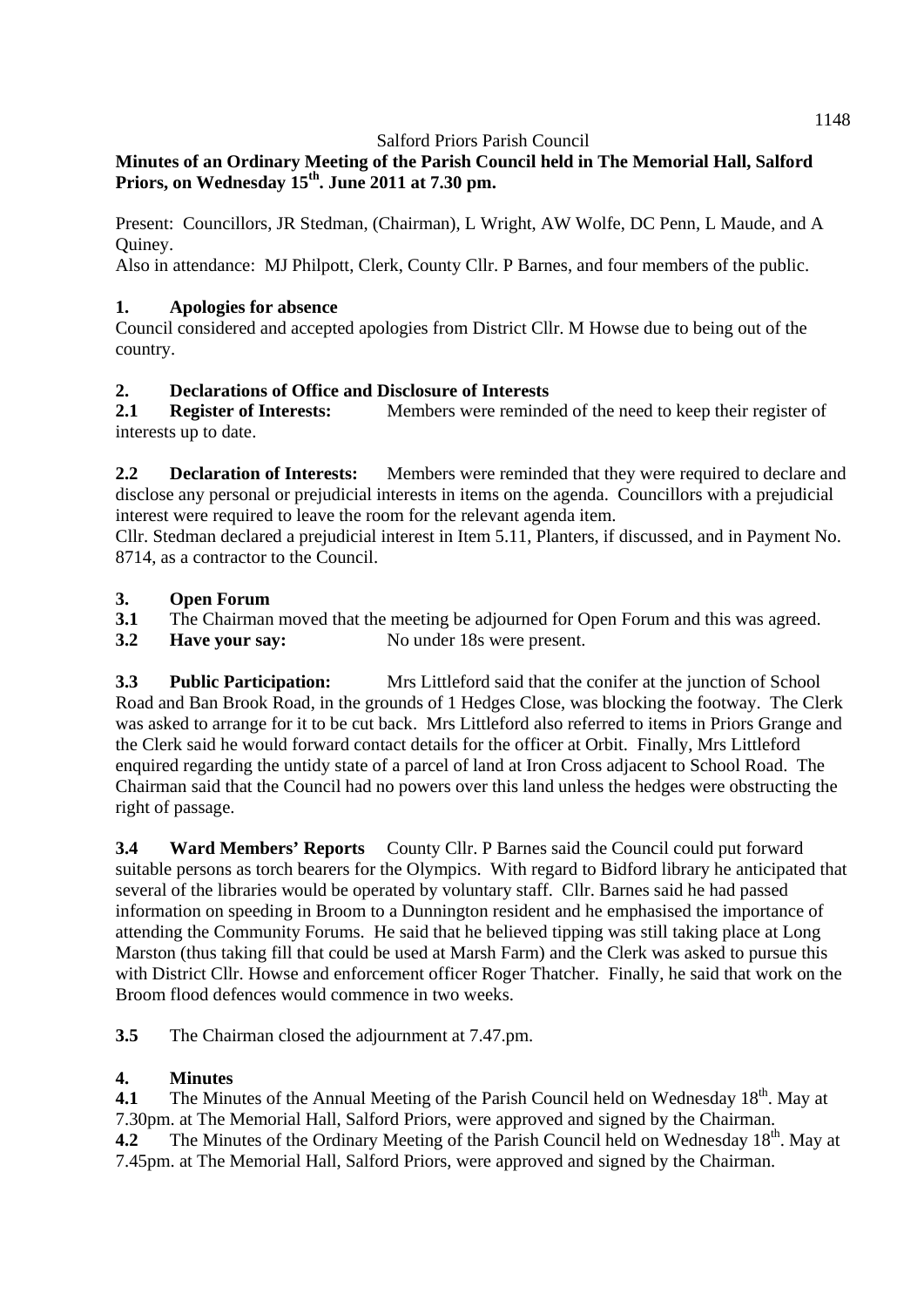# **5. Clerk's Progress Report for consideration by Council**

# **5.1 Evesham Road VAS.**

The Clerk reported that the 40mph VAS sign had been repaired and was working. The 30mph sign had been connected and WCC had called back their contractor to make the sign operative.

# **5.2 Councillor vacancy.**

The Clerk said that the formal notice, prepared by Stratford DC, informing parishioners of the vacancy created by the resignation of Cllr. Francis was posted on parish notice boards on 1<sup>st</sup>. June. Electors had until the  $21<sup>st</sup>$  June to request that an election be held to fill the vacancy.

# **5.3 Parking at Dunnington School.**

In view of the resignation of the current head teacher, Cllr. Wright had suggested that the proposed meeting with WCC be deferred until the new head teacher is settled in and the new school term started in September. This item to be included in the September Agenda.

# **5.4 Street nameplate, Fern Close.**

The Clerk reported that a quotation for a street nameplate complete with channels, clips, and posts, reading "FERN CLOSE" had been obtained from Main Street Signs as recommended by SDC. The cost was £84.00 made up of £72.00 for the sign and posts and £12.00 carriage. Cllr. Wolfe felt this should be paid by SDC and the Clerk was asked to determine if they had a duty to provide the sign with copies to the District Ward Members.

# **5.5 Street nameplate, School Avenue**

The Clerk reported that a quotation for signs to be bolted beneath the existing street nameplates complete with channels, and clips, reading "PLAYING FIELD & TOPs" had been obtained from Main Street Signs as recommended by SDC. The cost is £39.00 each plus £12.00 carriage. SDC has agreed the signs can be placed beneath the existing street name. Council were reminded that a fingerpost sign was quoted in July 2009 at £576. Council was not convinced this was the best solution and the Clerk was asked to obtain a price for a simple finger post to be erected in the shrub bed by the access to the Playing Field.

# **5.6 Drainage at Broom Lane**

The Clerk reported that this item was still awaiting inspection with Don Penn.

# **5.7 SDC Consultation regarding future ownership of parcels of District Council land.**

The Clerk reported that a letter had been sent to SDC expressing strong interest in acquiring the access to the Playing Field. It also confirmed the Council had no interest in the undefined area behind Perkins Close and Orbit had been copied into the correspondence. The Clerk was asked to copy the information to ward members.

# **5.8 Overgrown hedge at School Avenue**

Council noted that this hedge had now been trimmed.

# **5.9 Sewerage project on B4088**

Nothing to report. However, the Clerk reported that Severn Trent had suggested the report would be produced in June and he said he would chase this item before the next meeting.

# **5.10 Tree canopy lift at Church, letter to Don Penn.**

In accordance with the Council's request a letter of thanks had been sent to Don Penn.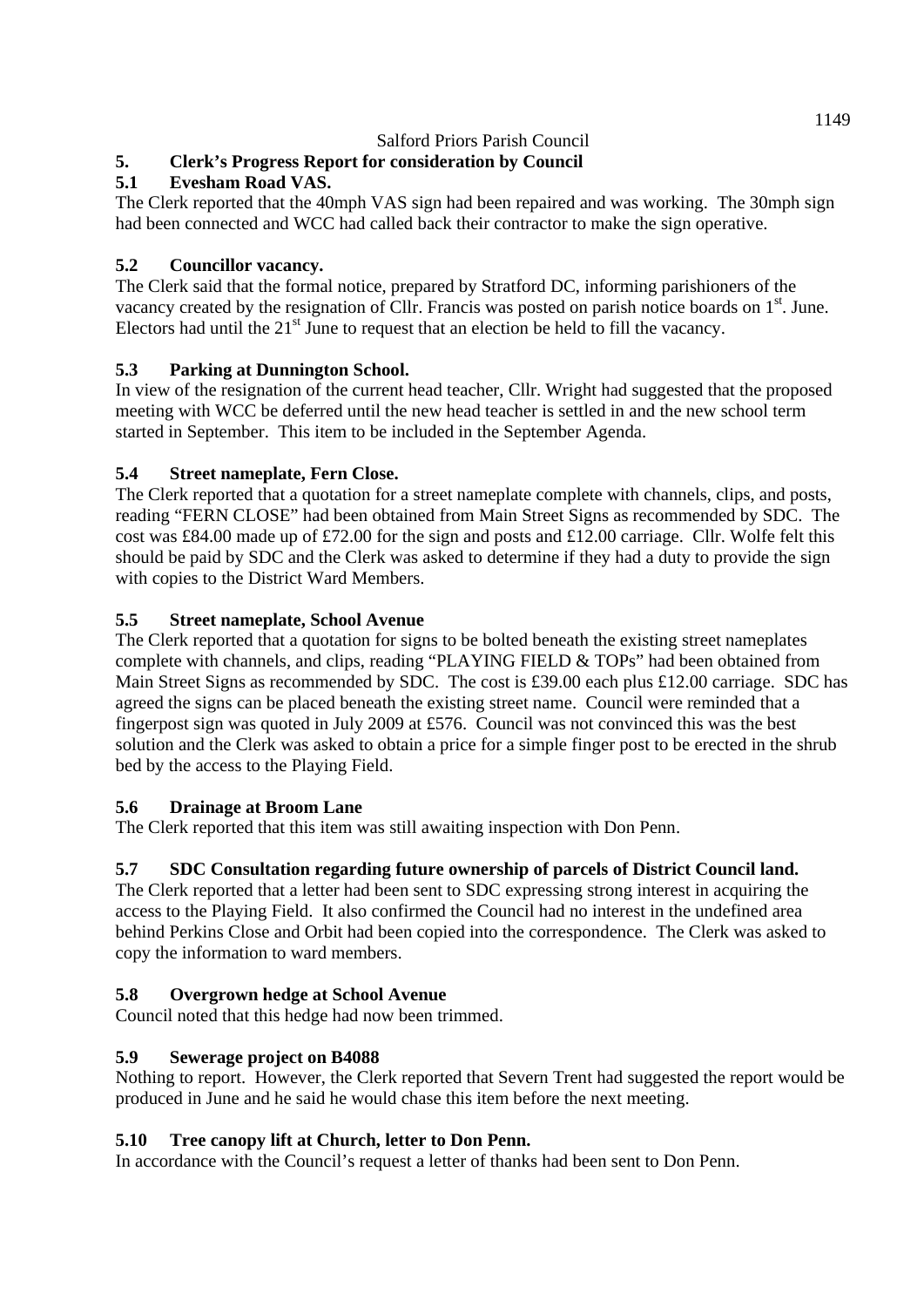# **5.11 Dead shrubs within shrubberies maintained under flower display contract.**

The Clerk reported that the flower display contractor had informed him that it had been found necessary to remove several dead shrubs from the shrubberies maintained under the contract. This action had resulted in large holes being created in the shrubberies which might need replacement plants in the autumn. Council noted the report for future consideration.

# **5.12 Hedge by Limebridge Bank**

The Chairman asked the Clerk to press for this hedge to be trimmed.

# **5.13 Planter contract**

The Chairman asked the Clerk to place an item on the Agenda regarding the red, white, and blue planting suggested for the Jubilee.

## **5.14 SpeedAware in School Road**

The Chairman reported that locations and times had been agreed for the SpeedAware team to carry out tests in School Roads.

## **5.15 Wooden benches**

The Chairman asked if work had started on the wooden benches and the Clerk said that the contractor was removing them one by one and treating them under cover.

## **6. Planning general**

## **6.1 Report of a meeting of the Marsh Farm Liaison Group**

The Clerk reported that the meeting had considered the progress of restoration and a new plan was to be prepared. Serious action was being taken to improve the appearance of the site from all vantage points. It was agreed to circulate the draft minutes to the next Council meeting. Cllr. Wolfe referred to problems with dust and the Chairman explained the actions being taken. Cllr. Quiney enquired regarding the time to fill the site and was informed that 100 acres were being returned to agriculture imminently with a further 100 acres adjacent to Broom Lane being grassed over within the year. The remaining 120 acres in the centre of the site would remain for minerals processing for the time being.

The Clerk reported that an enquiry had been received from CEMEX to supply some 5000 tonnes of clay for the Broom Flood Defence Scheme. Vehicles would leave the site at the new road crossing and then over the A46 bridge to the site. Whilst members recognised that this would mean more fill being required and a consequent further delay to restoration they saw that this was the most obvious and most appropriate solution. Members asked that particular care be taken in road cleaning, and that the hours of operation should match those agreed for the road crossing to avoid peak usage of the road. It was also mentioned that there is a weight limit on the bridge of 17.50 tonnes and it is obviously necessary that this be complied with.

## **6.2 Consideration of rearrangement of meeting with DC Members and Planning Officers.**

The Clerk was asked to rearrange this meeting with assistance from Cllr. Howse.

## **7. New Planning Applications to consider**

**7.1 11/00699/FUL** – Erect a new garden fence at Old Red Brick Cottage, Iron Cross, Salford Priors, WR11 8SH, for Mr & Mrs S Jones.

The Clerk reported that an amended application had been submitted to match the design of the neighbouring property, Ainge Cottage. The panels would have a curved top with a maximum height of 1.9m and a minimum of 1.7m. Council made no representations.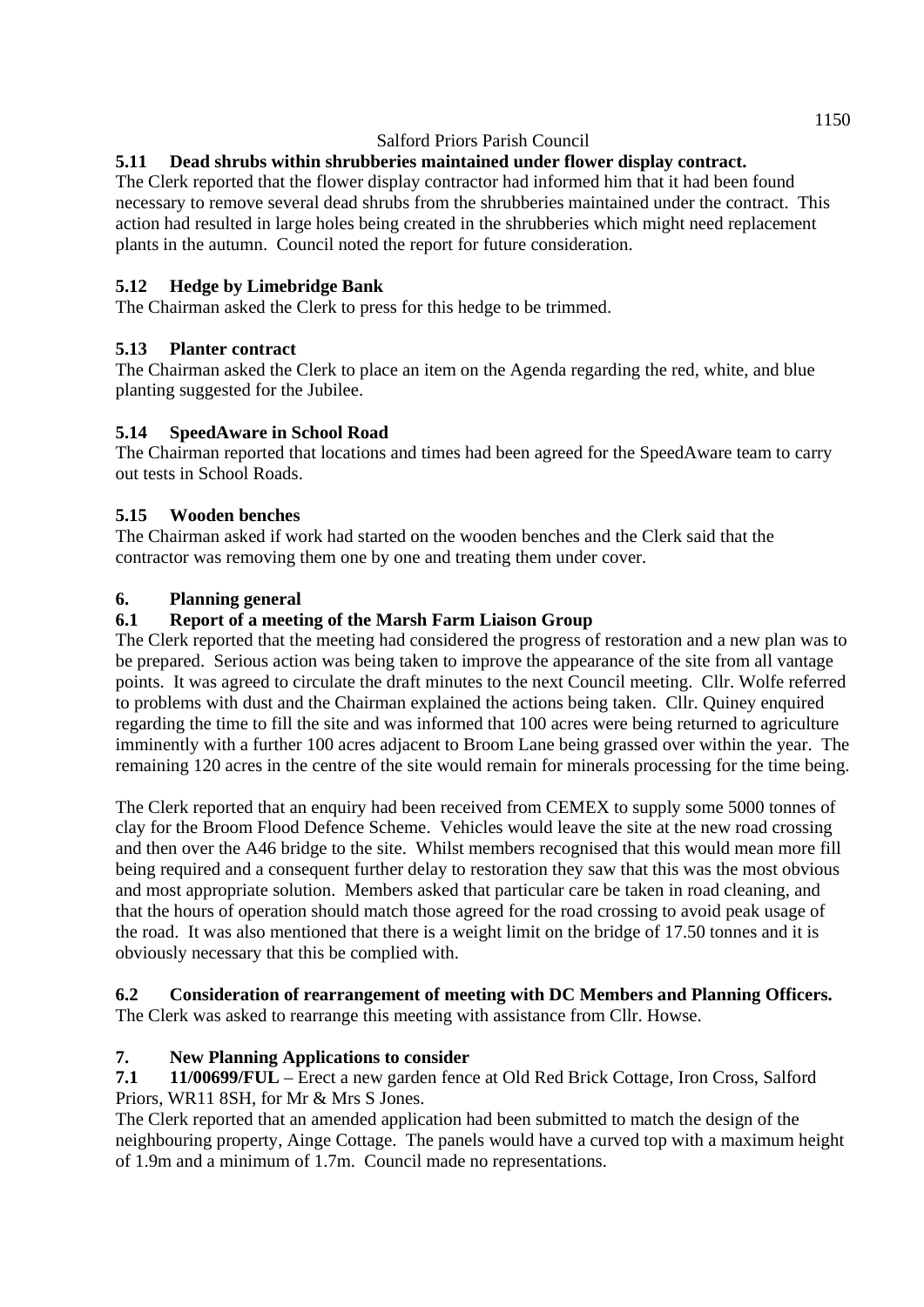**7.2 11/01265/FUL** – Proposed loft conversion with rear facing dormer window and 2 apex roof dormers to front elevation and proposed first floor landing window to side, at Knights Cottage, Cleeve View Cottages, Evesham Road, Salford Priors, for Mr & Mrs N Mcintosh. Council made no representations.

# **8. Planning Decisions**

Council noted the following planning decisions:

**8.1 11/00599/FUL** – Replace existing single storey building with new two storey extension and single storey sun room. New front entrance porch. At 28 School Road, Salford Priors, Evesham, WR11 8XD for Mr N Clayton.

#### **Permission granted**

**8.2 11/00886/TREE –** T1 Pine, arboricultural works at Eyston Cottage, Abbots Salford, WR11 8UT for K W Boulton, Tree Care Specialists Ltd.

#### **No objection raised**

The Clerk said that SDC had apologised for not consulting on this application due to an administrative error. The Clerk was asked to include this item in the proposed meeting with planners and to write regarding the "No objection raised" statement.

## **9. Footway Lighting**

## **9.1 Consideration of a report from the F&GP Group regarding the footway lights.**

The Clerk had circulated a report of the F&GP Group regarding the footway lights. The Chairman led the Council through the report and proposed each of the resolutions from the Chair. Council considered each resolution in turn and voted in favour unanimously in every case. Minor amendments to resolutions 7 and 8 were made from the F&GP Report. The final resolutions as adopted are listed below:

## **Quotation received from Western Power Distribution to disconnect supplies from the wooden poles**

**1.** Council recognise that it is not possible to obtain alternative quotations for this work and suspend the Financial Regulations requirements in this instance.

**2.** Council accepts the revised quotation from Western Power Distribution, including the additional disconnection of the light at Old Dunnington Post Office, and authorises the Clerk to submit the Acceptance Form, the Council's official order, and a cheque for the full invoice value.

**3.** The Clerk writes to those residents close to poles where the lights are still switched on informing them of the disconnections of these lights and reminding them of the issues of public liability, sustainability, and financial implications already explained in recent newsletters.

## **Consideration of specific lights and groups of lights**

**4.** Council agrees that the wooden pole light at the Post Office be removed.

**5.** The light at the junction of School Road and Sandfields Farm Drive - Council agrees that the Clerk obtain quotations for replacing this light with either a solar powered light or a new column light on part night timers fed underground.

**6.** Council agrees that a qualified structural inspection of all the concrete columns in the Ban Brook Estate be commissioned.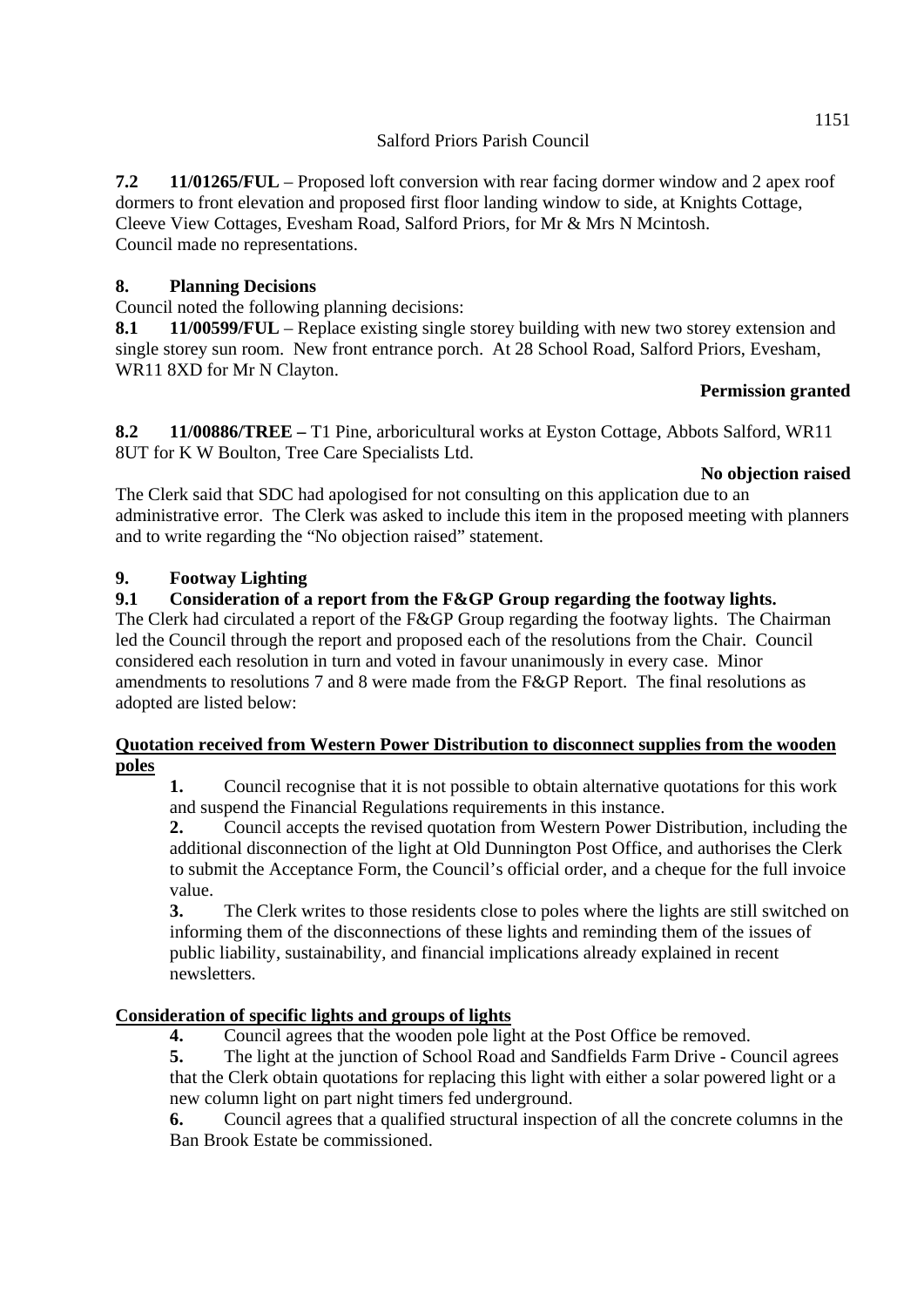**7.** Council agrees that a detailed consultation with all householders on the Ban Brook Estate be carried out regarding options for future lighting, the consultation to be completed for the August meeting.

**8.** Council agrees that a detailed consultation with all householders in the Perkins Close area be carried out regarding options for future lighting with the consultation being completed by August.

**9.** Council agrees that the two Victorian lights at the junction of School Road and Evesham Road be fitted with part night timers and left switched on.

#### **Consideration of lights on the poles that will remain as they are the responsibility of either BT or Central Networks.**

**10.** Council agrees that the light by the School be fitted with a part night timer and left switched on and a further review of the light be made in 2012.

**11.** Council agrees that the Lights by Salford Hall Hotel, by the Phone box at Broom Lane, Dunnington, and by Dinmore House on the B4088 be removed.

Light in Ridsdale Close - the F&GP Group noted that this pole was owned by BT or CN and considered its future should be included in the survey of other lights in the area under recommendation 8 above.

## **Consideration of lights fitted to steel columns that could be reused if required.**

**12.** Council agrees that decisions on the lights at Rushford, Fern Close, and Dunnington Cross Roads be deferred to the second phase.

**13.** Council agrees that the light by the Memorial Hall be offered to their committee on the basis of no cost to the Parish Council. If this is not accepted then a decision be deferred to a later stage.

**14.** Council agrees that the future of the lights in Park Hall Mews and the light at Jack Thompson Croft be the subject of local consultation which will run concurrently with the Perkins Close consultation. The Park Hall Mews, School Road junction light which is currently switched off will remain off until the local consultation is completed in August

## **9.2 Draft letter to residents.**

The Clerk had circulated a draft consultation letter, including revisions from the Chairman and Cllr. Wolfe, that would act as a template for each area where further consultation was to be carried out. Council agreed the form of the letter. Cllr. Quiney agreed to deliver the letters to all households.

## **9.3 Letter from Memorial Hall Committee regarding light.**

A letter from the Memorial Hall had been circulated proposing to adopt the footway light at the corner of School Road and St Matthews Close. This matter was considered under Item 9.1. Council agreed to defer a response to this letter.

## **9.4 Proposals for a reactive contract with PD Long for lighting maintenance.**

This letter was deferred to the end of the meeting.

#### **9.5 Consideration of a letter from Mrs Dare**

A letter from Mrs Dare had been circulated questioning information provided by the Parish Council. The Clerk was asked to respond with the draft being circulated to Members.

## **10. TOPs**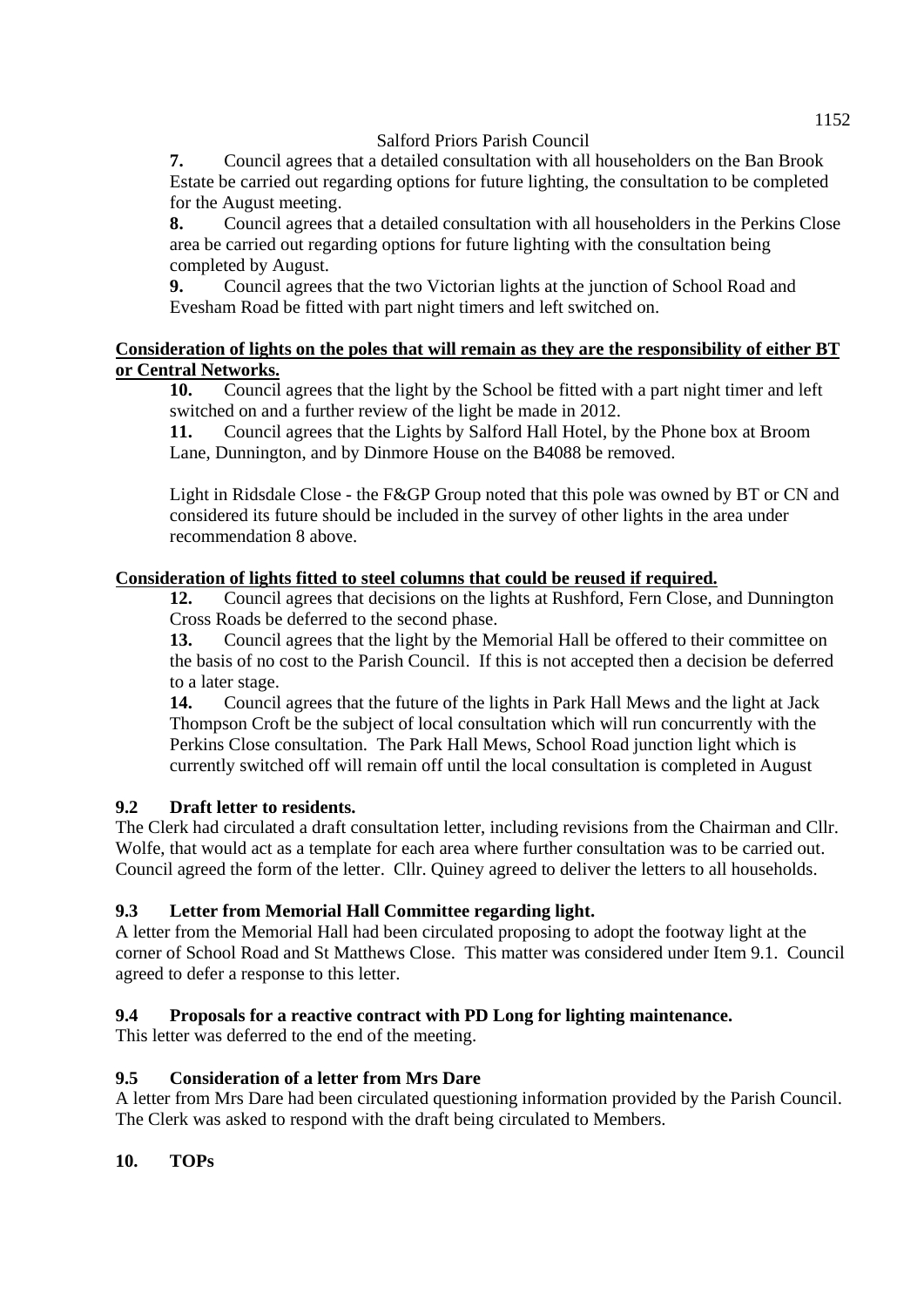# **10.1 Electricity supply**

The Clerk reported that the changeover to EDF had taken place although the administration had been very tortuous. The Direct Debit authorisation had been submitted and the price was now fixed until May 2013.

# **10.2 Report of AGM**

Cllr. Wolfe & Cllr. Maude agreed to provide a report for circulation to the next meeting.

# **10.3 TOPs Accounts**

Copies of TOPs Accounts were circulated to all Members. It was agreed to consider these at the next meeting.

# **10.4 Repairs**

It was reported that quotations were being sought by the TOPs Management Committee for repairs to the rear steps, painting of the fascia, and weather proofing of the cladding. It was agreed to consider these at the next meeting.

# **10.5 Discretionary Rate Relief, letter from SDC.**

The Clerk reported that a letter had been received from SDC revoking the Parish Council's entitlement to discretionary rate relief with effect from 31<sup>st</sup>. March 2013. The Clerk said that in 2010 this relief reduced the rates bill from £895.40 to £182.16. The Clerk was asked to draw the attention of Ward Members to this charge.

# **11. Playing Field**

# **11.1 Playing Field weekly inspection reports.**

The Clerk reported that Cllr. Quiney had provided inspection reports dated 21.05.11, 28.05.11, and 4.06.11. Cllr. Quiney had reported that a tree in the picnic area showed no sign of life and needed to be removed. He said that the signs regarding littering were proving effective. The Clerk said he would place the police contact notices supplied by Cllr. Quiney in the parish notice boards as soon as possible.

# **11.2 Independent Inspectors report on the play equipment**

The Clerk had circulated a summary report of the independent inspection of the play equipment by Digley Associates Ltd. All the risk assessments were in the low category defined as not needing immediate action but requiring monitoring. It was agreed that Cllr. Quiney and the Clerk should inspect the equipment together and recommend any necessary action.

# **12. Highways**

## **12.1 Subsidence in School Road.**

The Clerk reported that WCC had inspected the damaged road surface but did not consider it presented any hazard to road users. The WCC Officer said he could not make this repair a priority.

# **12.2 Dip in footpath by 42 School Road.**

The Clerk reported that he had now inspected the footpath between the Hall and the Post Office and although there were some undulations he thought it was most unlikely that WCC would consider remedial works a priority. Council agreed to take no further action.

## **12.3 Loose chippings at Dunnington**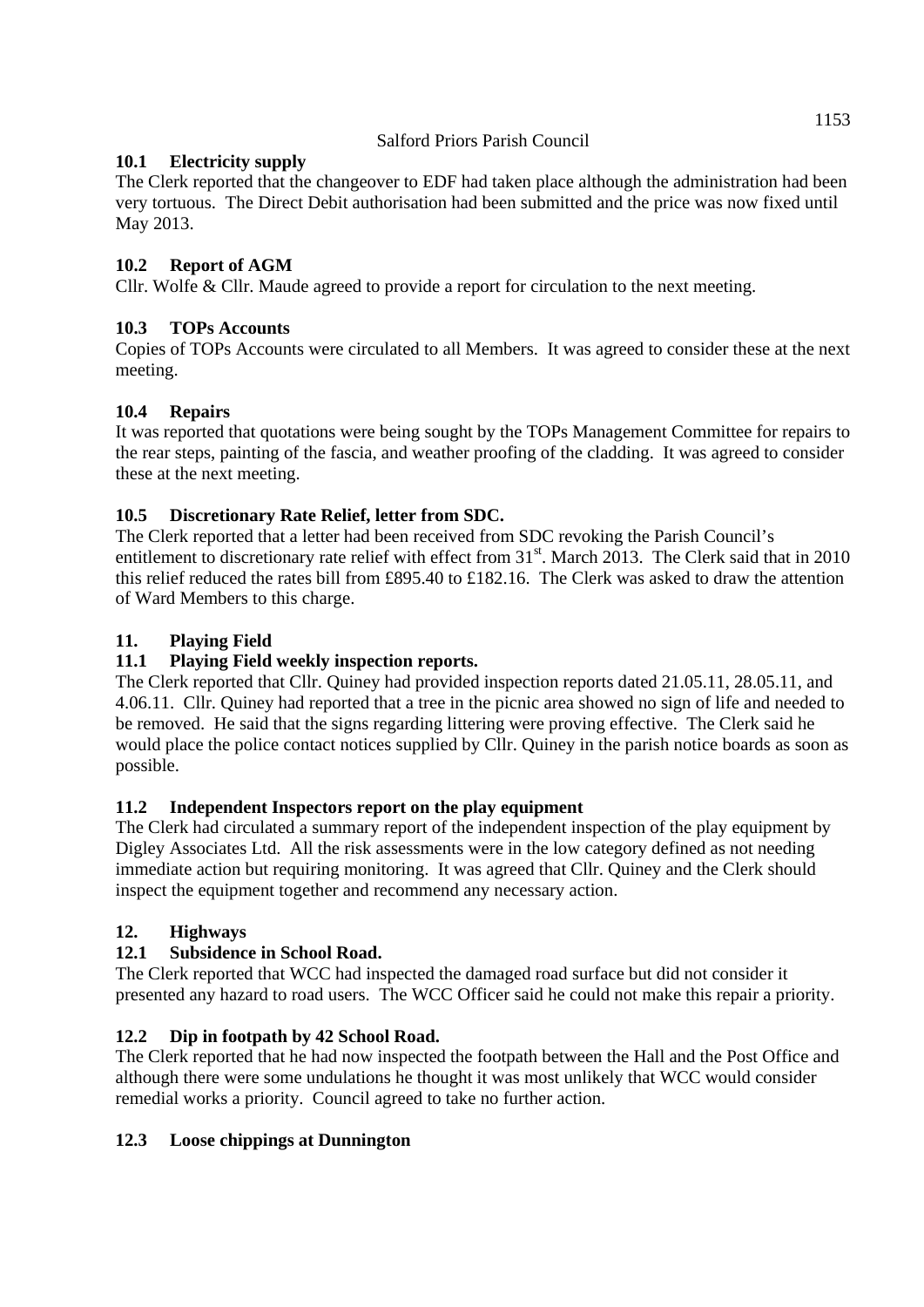The Clerk reported that WCC had been asked to take urgent action regarding loose chippings on the main road at Dunnington.

# **13. Events**

# **13.1 Raffle prize for the Village Fete.**

Cllr.Quiney proposed, Cllr. Wright seconded, and it was agreed, that a voucher in the sum of £50.00 for a meal at The Bell Inn be donated as a raffle prize.

# **13.2 Civic Reception for ex-councillor**

The Chairman said that the Clerk's report showed that the Council had the requisite powers to use the Chairman's allowance towards the cost of a civic reception. Council noted that the Memorial Hall Committee had offered to provide the venue and labour with the Council providing the food and beverages. The Memorial Hall Committee would share the cost of an appropriate gift with the Council. Attendance would be by invitation but open to all residents to apply to the Clerk for a ticket on a first come, first served basis, due to the limited capacity of the Hall. It was agreed that the details would be agreed at a joint meeting of the Memorial Hall Committee, the F&GP Group, and the volunteer caterers. The event was planned for mid-September.

# **13.3 Plans for the Jubilee celebrations in 2012.**

The Council agreed in principle that there should be a suitable event to mark the Queen's Jubilee. The Council agreed to work with the Fete Committee and proposed a "Party in the Park" type event.

# **14. Allotments**

# **14.1 Inspection of allotments**

Council noted that the inspection of the allotments had now been arranged for Wednesday  $29<sup>th</sup>$ . June at 7.00pm. All allotment holders had been notified by letter and invitations had been posted on the notice boards.

# **15. Communications**

**15.1** Cllr. Maude reported that the website was getting further updates and the Agenda for the PC Meeting had been posted earlier in the week. He was looking into a possible "Blog" system.

# **16. Rights of Way**

**16.1** The Rights of Way Inspector said there was nothing to report.

# **17. F&GP Group**

# **17.1 Membership of F&GP Group**

Council agreed membership of the F&GP Group as Cllrs Stedman, Wright, Wolfe, Maude, and Quiney. The Clerk was asked to include the TOPs lease and the Financial Regulations on the next Agenda for the Group.

## **18. Matters raised by Councillors**

**18.1** Councillors were invited to use this opportunity to report minor matters of information not included elsewhere on the Agenda and to raise items for future agendas.

**18.2** Cllr. Quiney referred to the missing lock to the notice board at the Memorial Hall. The Clerk said he would liaise with Cllr. Quiney as he had the missing parts.

## **19. Staff and administrative matters**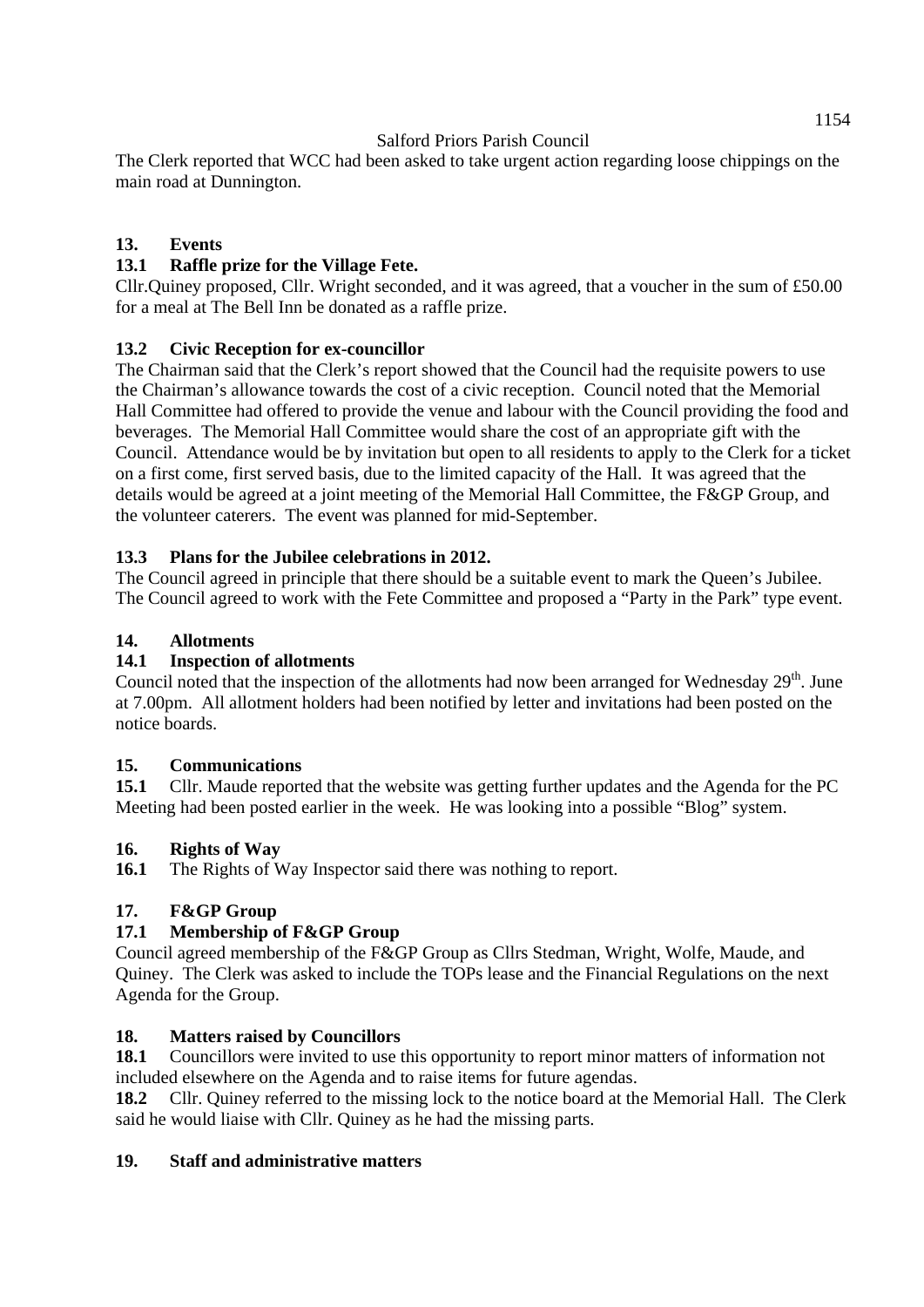## **19.1 Clerk's annual leave arrangements**

The Clerk reported his annual leave arrangements to Council.

## **19.2 Dates of meetings**

Council agreed the dates of future meetings as  $20^{th}$ . July;  $17^{th}$ . August; and  $21^{st}$ . September. The Clerk said he would liaise with the Chairman over dates for the rest of the year.

#### **19.3 New Minute book**

The Clerk said the current Minute Book was now full and a new folder was required at a cost of £75.99. Cllr. Wolfe said that he did not consider an expensive new folder was necessary and this was agreed. As a consequence, Council decided to withdraw Transaction number 8717 and to cancel cheque 102416. Council recommended that old minutes be transferred to ring binders and taken to the County Archive on an annual basis.

## **20. Consideration of Correspondence Received**

Nothing reported.

## **9.4 Continued – Proposals for a reactive contract with PD Long for lighting maintenance.**

Cllr. Stedman proposed, Cllr. Wright seconded and it was agreed that:

"In view of the confidential nature of the business about to be transacted, it is advisable in the public interest, as if members of the public were present during the consideration of such business, there would be disclosure to them of exempt information under paras 1 and 11 of Part 1 of Schedule 12A of the Local Government Act 1972, that the public be temporarily excluded and they are instructed to withdraw".

Council considered a list of prices tabled by PD Long for repairs and maintenance of the footway lights. Council considered these prices were very favourable. Cllr. Wright proposed, Cllr. Wolfe seconded, and it was agreed that the offer from PD Long be accepted.

## **21. To Table**

Council noted the following tabled item: **21.1** LCR, Summer 2011.

## **22. Finance**

Cllr. Stedman, having declared a prejudicial interest, left the room. Council agreed that Cllr. Wright should chair the next item. The chair was taken by Cllr. Wright.

## **22.1 Approval of the payments and transfers listed in Appendix A.**

Council noted the income transactions in Appendix A1.

Council considered the expenditure transactions listed in Appendix A2. The Clerk explained the changes in the HMRC requirements for NI and PAYE in that the payment was now made to The Post Office, this being considered by HMRC to be an electronic transfer which was their preferred method of payment. Authorisation for payment (with the exception of Transaction Number 8717) was proposed by Cllr. Wolfe, seconded by Cllr. Penn, and carried. Cheques were signed by Cllr. Wright and Cllr. Wolfe.

Council considered and approved the proposal to transfer £11,000.00 from No.1 account to Community account Appendix A3. Authorisation for transfer of funds was proposed by Cllr. Wolfe, seconded by Cllr. Wright, and carried.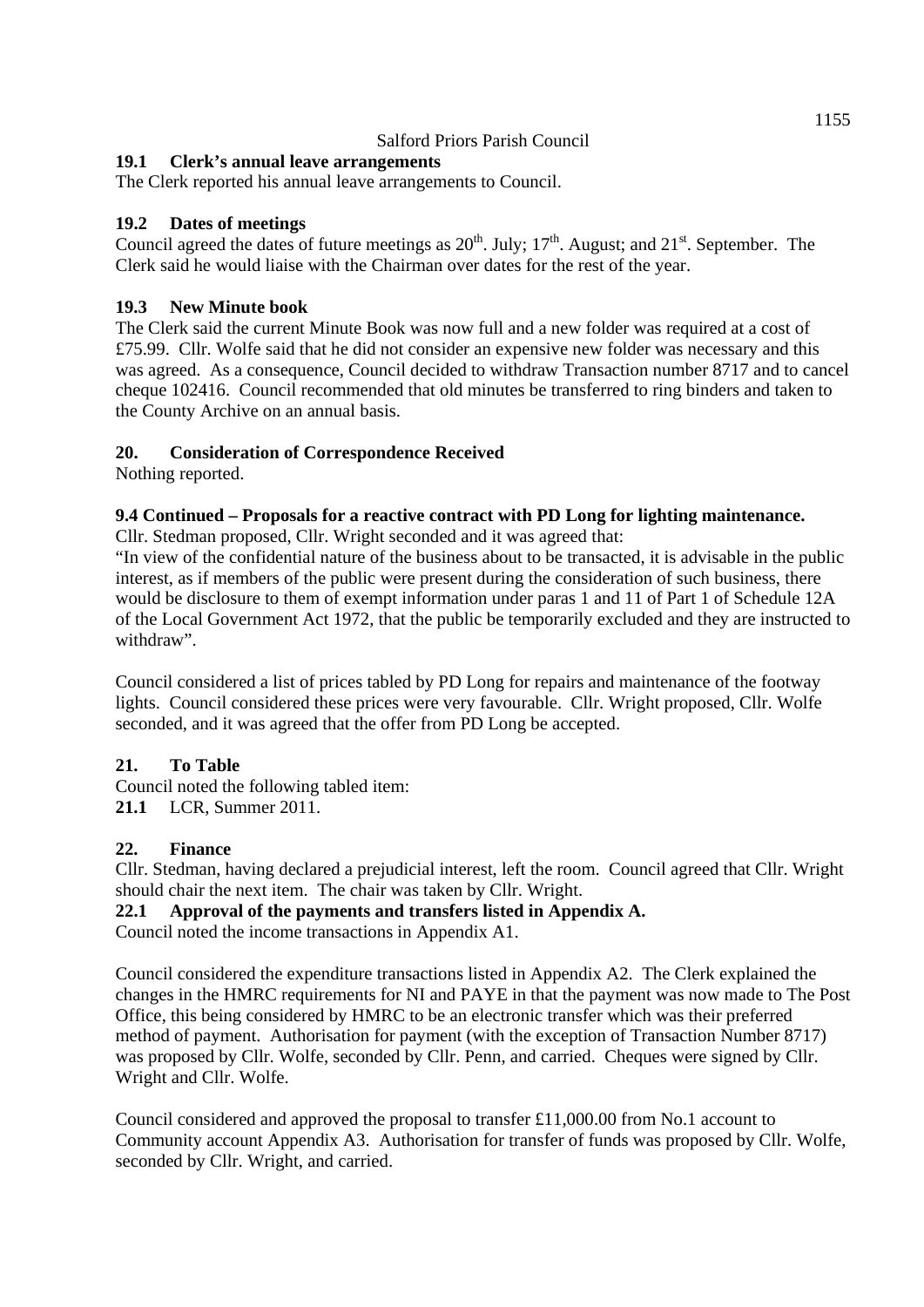Council noted the bank balances in Appendix A4.

Cllr. Stedman returned to the room and took the Chair.

#### **22.2 Insurance**

The Chairman said that the F&GP Group had asked the Clerk to check possible alternative insurance providers with WALC and to report back to Council.

#### **23. Date of Next Meetings**

Council confirmed the date of the next Ordinary Meeting of the Parish Council at 7.30pm on Wednesday 20<sup>th</sup>. July 2011 in the Memorial Hall, Salford Priors.

#### **24. Closure of meeting**

The Chairman closed the meeting at 10.20pm

Signed........................................................ Date......................................

#### **APPENDIX A - Finance A1 Income transactions for approval**

| Tn. No. | <b>Cheque</b> | <b>Gross</b> | Vat            | <b>Net</b> | <b>Details</b>                                     |
|---------|---------------|--------------|----------------|------------|----------------------------------------------------|
| 6467    |               | 52.00        | 0.00           | 52.00      | Allotment rent, Plot 1, Judi Watson Jones          |
| 6468    |               | 52.00        | $0.00^{\circ}$ | 52.00      | Allotment rent, Plot 2, B Palmer                   |
| 6469    |               | 52.00        | 0.00           | 52.00      | Allotment rent, Plot 5, C Hague                    |
| 6470    |               | 52.00        | 0.00           | 52.00      | Allotment rent, Plot 7, Peter Clarke               |
| 6471    |               | 52.00        | 0.00           | 52.00      | Allotment rent, Plot 8B 7 9B, Melanie<br>Muldowney |
| 6472    |               | 52.00        | 0.00           | 52.00      | Allotment rent, Plot 10, F Walker                  |
| 6473    |               | 4.65         | 0.00           | 4.65       | Bank Interest, No. 1 Account                       |
| 9005    |               | 0.04         | 0.00           | 0.04       | Bank Interest, No. 3 Account                       |